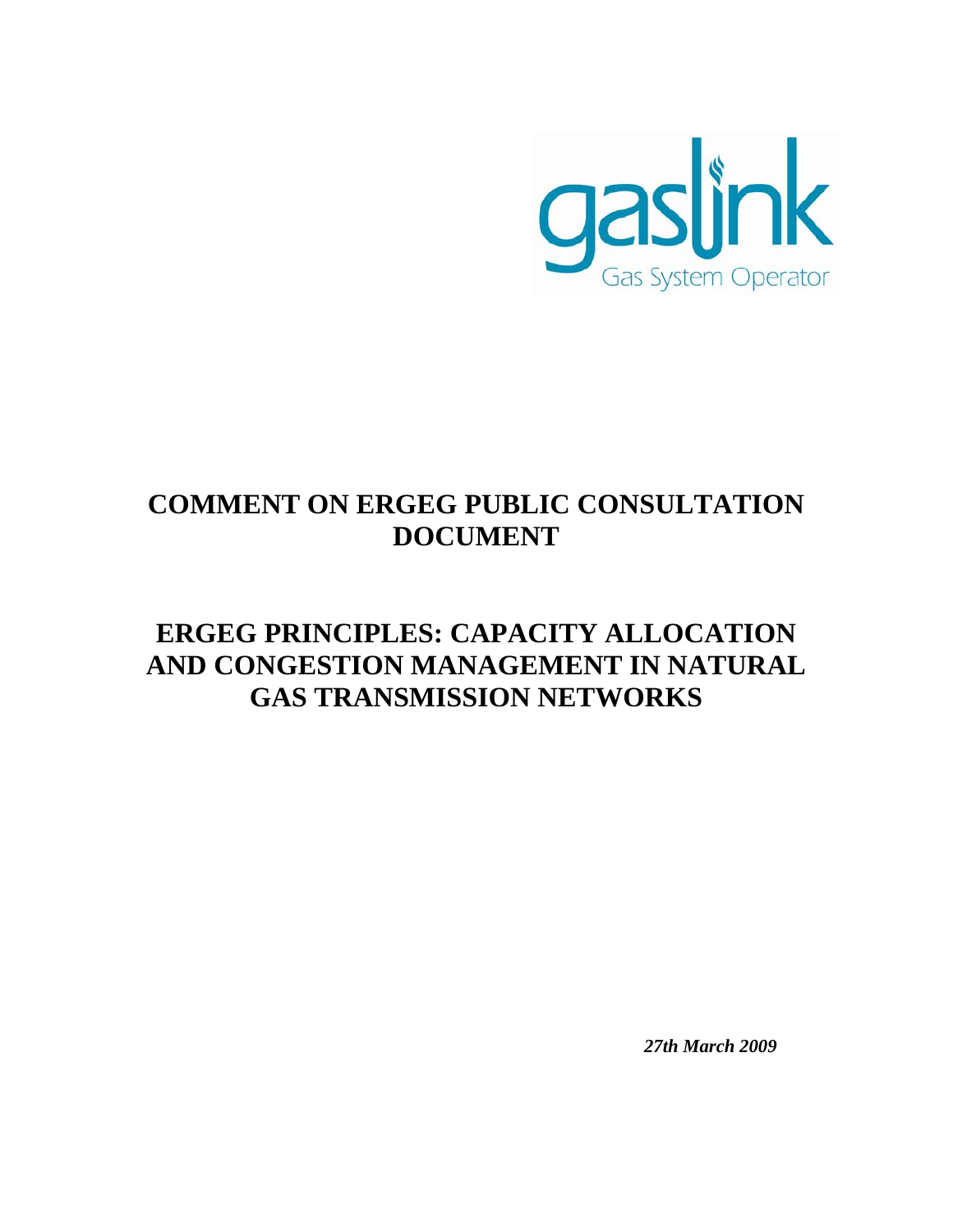#### **Introduction**

Gaslink is the independent system operator for the Republic of Ireland (RoI). Gaslink has responsibility for the operation, maintenance and development of both the Bord Gáis Éireann (BGE) transmission and distribution systems serving RoI.

Gaslink is a member of GTE and supports the GTE response to this consultation.

The RoI gas market has links to the GB gas market via two subsea interconnectors, one of which also supplies the Isle of Man (IoM). RoI is also connected to the Northern Ireland gas market via the South-North Pipeline (SNP). The Northern Ireland (NI) gas market is itself connected to the GB gas market via the Scotland Northern Ireland Pipeline (SNIP). Currently, there is a significant initiative underway to integrate the gas markets of RoI and NI under the Combined Arrangements for Gas (CAG) project.

Gaslink welcomes the opportunity to comment on ERGEG's principles for capacity allocation mechanisms (CAM) and congestion management principles (CMP). At a high level, Gaslink is supportive of efforts and initiatives to promote the creation of a single, competitive EU gas market. Gaslink recognises that access to gas transmission infrastructure, particularly at cross border Interconnection Points (IPs), is a crucial issue to be resolved in order to achieve the single EU gas market. However, we have concerns with the detail of some of the ERGEG proposals together with the timing of the ERGEG proposals and the inter-relationship with the forthcoming EU  $3<sup>rd</sup>$  Package.requirements We set out our concerns in the following paragraphs.

#### **Main Comments**

We note the ERGEG statement that the consultation document focuses on CAM and CMP at interconnection points (IPs) between adjacent networks only. We understand that transmission connected industrial loads and gas fired power generation are therefore excluded from the proposals. Similarly, entry points to networks that facilitate the delivery of gas from upstream gas production, storage and LNG are also excluded from consideration. However, Gaslink is concerned that some of the ERGEG proposals will if implemented impact on gas-fired power generators and larger industrial loads, particularly as a result of the proposal to restrict renomination rights of shippers at IPs. This may cause shippers to pass through increased balancing risk exposure to offtakes as a restriction on renominations at an IP may prevent a shipper from responding to a within-day demand change or electricity dispatch notification. Potentially, this proposal will cause concerns in terms of electricity network security of supply in Ireland. In accordance with the CER approved arrangements for operation of the Single Electricity Market in Ireland (north and south) power stations can be dispatched within day and accordingly the right to renominate during the day is key for the effective operation of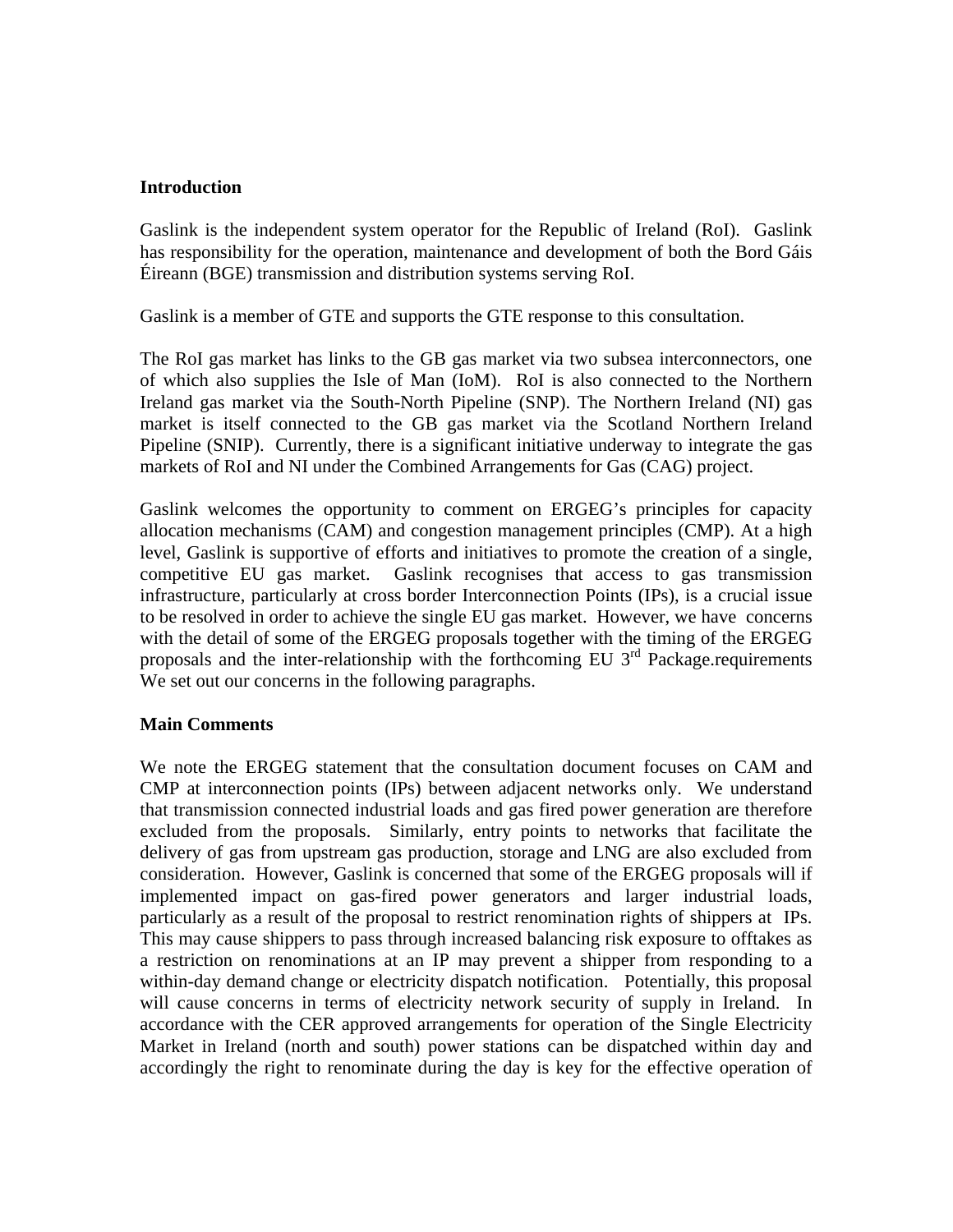gas fired power stations We therefore request ERGEG to carefully reconsider their proposals in this regard.

Gaslink also believes that it is important to recognise the efforts that have been undertaken, to date, by the North West Gas Regional Initiative (NWGRI) in improving arrangements at various IPs in contintental Europe. This work commenced in February 2007 and focussed on three IPs: Bunde Oude/Statenzijl; Blaregnies/Taisineres; and Medelsheim/Obergailbach with the aim of improving the functioning of the IPs, including CAM and CMP. Work has continued and progress has been made and will continue through 2009. Coordination between TSOs, new capacity services and improved transparency have resulted as part of this initiative. We understand and welcome the finalisation of the lessons to be learnt from the mechanisms that have been put in place at these three IPs. We believe that consideration of these lessons by all industry participants will be important and suggest that ERGEG should take account of developments in this area prior to finalising any CAM and CMP proposals.

It is clear that some gas markets have developed at different rates and that some TSOs have developed comprehensive, transparent and appropriate capacity CAM and CMP arrangements. ERGEG should recognise that markets have developed at different rates and that good and sound principles and mechanisms that work well in practice should not be replaced. We believe this is particularly so at IPs where congestion does not exist . The replacement of effective arrangements would incur costs, add complexity and create uncertainty with no tangible benefits for consumers and market players. It may be appropriate therefore for NRAs to be able to give some form of derogation where arrangements are in place and working well. For example, arrangements in place between the RoI and GB gas markets, based on entry/exit principles have been developed on a ticket-to-ride basis where it is not possible for any shipper to hoard capacity as all exit capacity bookings from National Grid must be accompanied by a certificate that is issued when entry capacity is booked from Gaslink. This system works well in practice even though there are some differences in the capacity allocation mechanisms of Gaslink and National Grid.

ERGEG set out a number of principles and suggest changes to the Guidelines annexed to Regulation (EC) 1775/2005. However, it is unclear from the consultation document what timescales are envisaged or proposed for adoption of the revised Guidelines. It is also unclear how the revised Guidelines will be affected by the adoption of the EU  $3<sup>rd</sup>$ Package. We urge ERGEG to provide clarity in terms of the envisaged timescales and the interaction with the 3rd Package.

The process of consultation, development and implementation under the  $3<sup>rd</sup>$  Package is extensive and inclusive. However the process set out by ERGEG appears less so even though the implications of its proposals are widespread and significant. We therefore urge ERGEG to develop a clear, transparent consultation process for its proposals and to carefully assess an implementation strategy for any proposals adopted..

The consultation document proposes an approach based upon a 'tool box' of mechanisms to be implemented. It is proposed that NRAs decide on what specific elements of the tool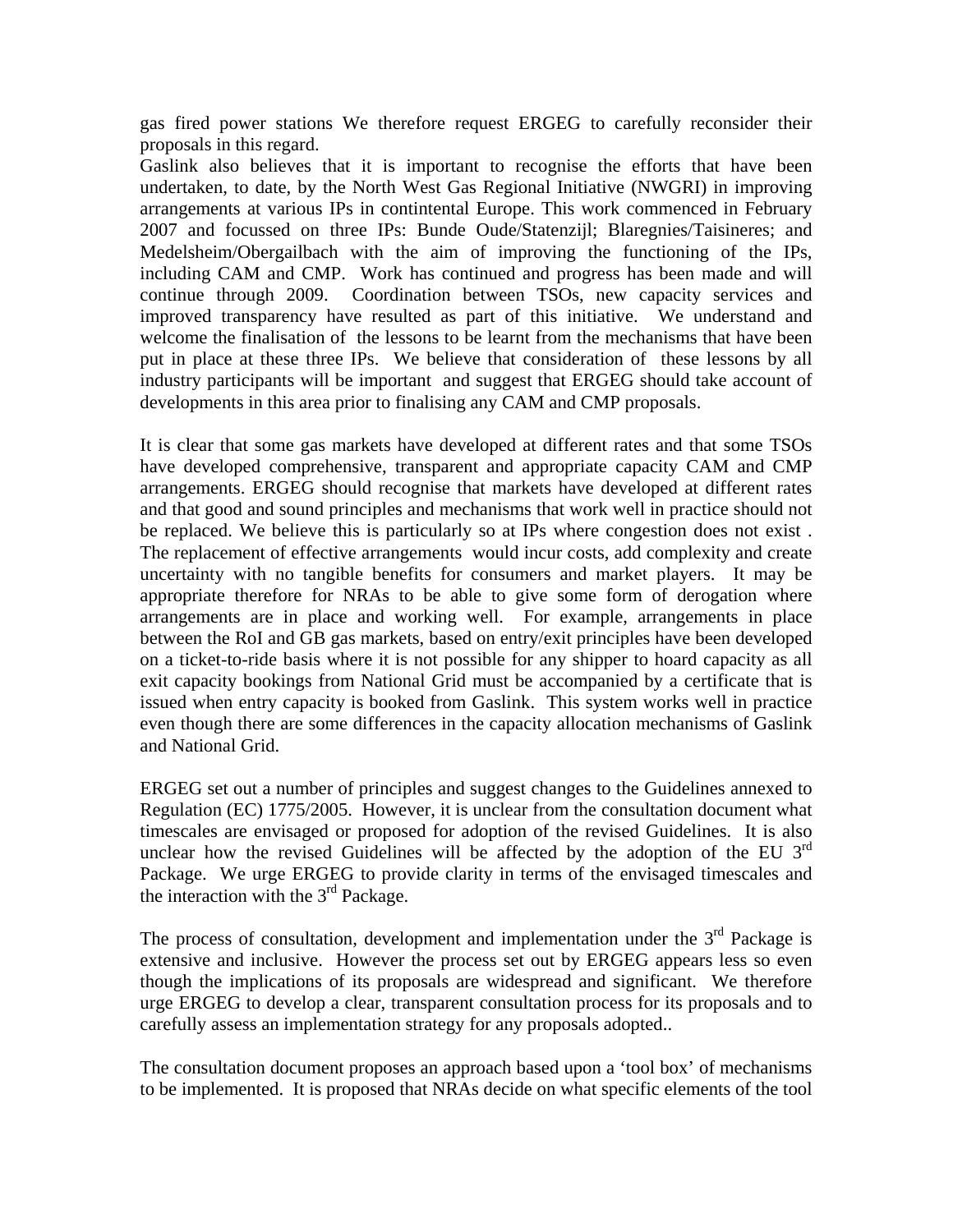box should be applied based on the specific circumstances at an IP. Such an approach will require that NRAs on each side of the IP co-operate closely together to achieve a satisfactory outcome. However, it is possible that a difference of opinion could emerge between NRAs on the specific measures to be implemented. As NRAs have obligations and duties to protect consumers within their own jurisdictions, this must be a priority consideration for them and may result in a situation where a positive outcome for consumers in their own jurisdiction is unsatisfactory for consumers in the adjacent system. Effective coordination and cooperation between NRAs will therefore be essential in order to achieve the ERGEG goals.

### **Detailed comments**

### *Implementation of compatible products and procedures*

Whilst it is desirable for CAM and CMP to be compatible on each side of an IP, we refer to our point raised above that where mechanisms in place are working satisfactorily then change will bring no benefit and will only serve to increase cost, complexity and uncertainty. Again, we would refer to the arrangements in place between the GB and RoI gas markets.

### *Incentivisation*

 The compatibility of incentives between TSOs either side of an IP may well result in difficulties in developing identical arrangements across the IP. Due to differences in the ways in which TSOs may be regulated, incentives may have greater or lesser effect on their behaviour. This could be particularly significant if the TSOs either side of an IP have different incentives or would react to a seemingly compatible incentive in different ways.

# *Capacity offer and products*

The ERGEG proposals state that at unidirectional points, backhaul capacity shall be offered on an interruptible basis. Whilst we agree with this concept, it must be recognised that co-operation between TSOs and NRAs will be required to achieve this. Whilst it would be possible for a TSO to calculate interruptible backhaul capacity based on forward physical flow, this is only worthwhile if a notional entry point is designated by the adjacent TSO. We suggest that the introduction of any such proposal should be subject to the NRA deciding it to be necessary.

#### *Capacity products of one year or less*

ERGEG proposes that capacity products of one year or less shall be mandatory in order that new shippers 'with limited financial commitment capabilities' can access capacity. While Gaslink recognises the intention of this, we believe strongly that all shippers,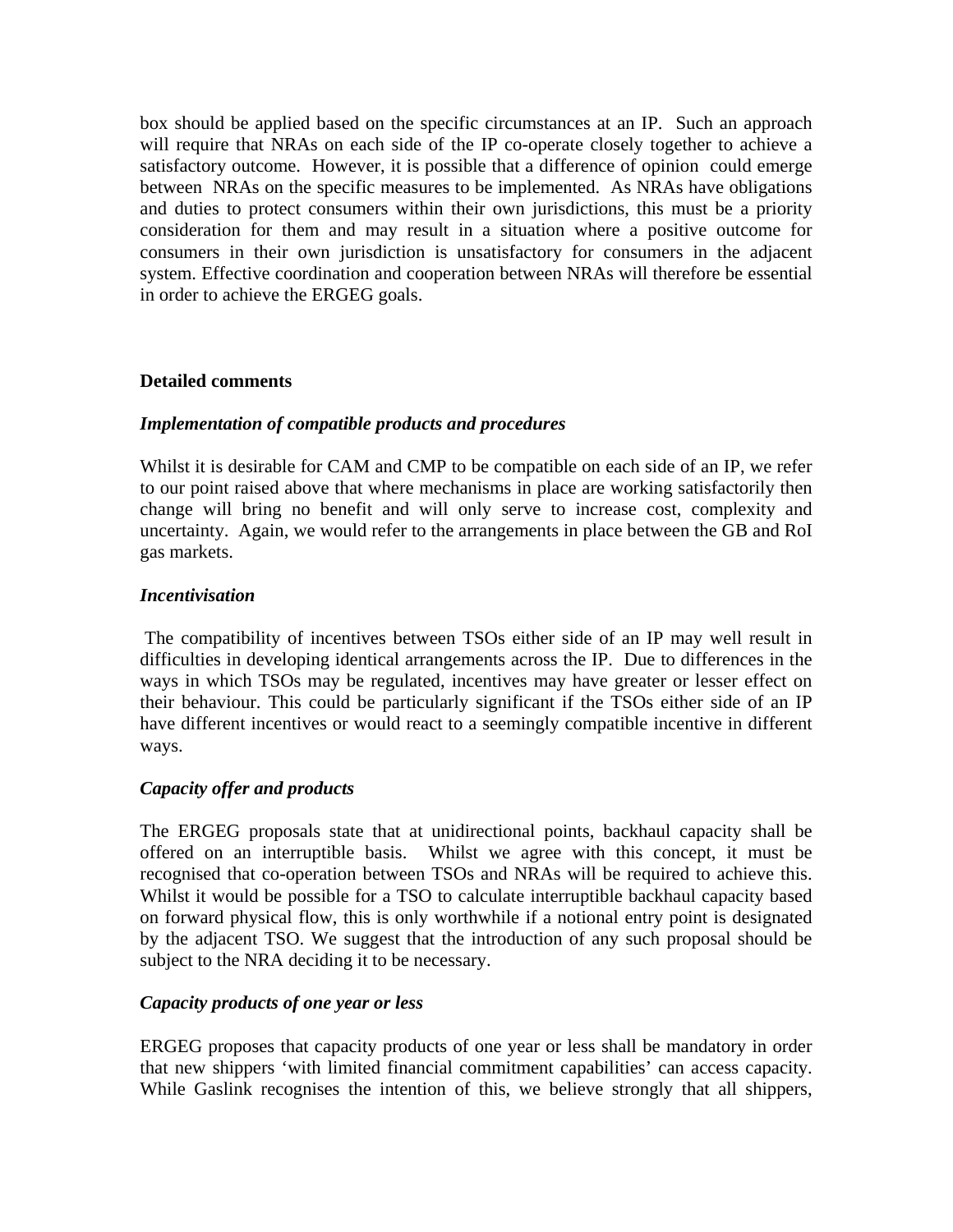whether new or existing, should have sufficient financial security to cover any capacity that is purchased. This should be a fundamental pre-requisite to the application process. To fail to check a shipper's financial ability to pay for capacity will result in additional risk for all network users.

# *Bundled Products*

While we are able to see the attraction of bundled capacity products from the shipper perspective, we have concerns that it may be too simplistic an approach to work effectively in practice. For instance, it is not clear from the ERGEG proposal how the contractual framework would be developed under a bundled approach. Would the shipper hold capacity in both networks? How would the bundled capacity tariff be set? How would revenue be distributed to the TSOs?

Perhaps a more practical approach could be developed whereby there is a single application process resulting in the shipper holding capacity in both networks under separate contractual arrangements. This would enable the shipper to 'back-to-back' its capacity purchases as entry capacity into one network would be conditional on exit capacity being available in the adjacent network. It should also be recognised that arrangements have been developed by shippers and TSOs that allow a similar outcome. We refer here to the arrangements in place between Gaslink and National Grid via the 'ticket to ride' principle and the Moffat Agent. Here, shippers that book capacity at the Moffat entry point are given a voucher which is passed on to a shipper that is then able to book exit capacity from the National Grid network. Exit capacity from the upstream network cannot be booked in the absence of downstream certification. Nominations and allocations are co-ordinated through the Moffat Agent (appointed by the shippers) with great success.

# *Firm short-term UIOLI*

ERGEG suggest that firm capacity that is unused can be resold by the TSO as firm capacity. This will act as an incentive for the holder of the unused firm capacity to sell it via the secondary market. This would be achieved by restricting the renomination rights of firm capacity holders.

Gaslink foresees a number of significant problems with this approach:

- It is not possible for the TSO to determine how much capacity is 'unused' until after the end of the Gas Day. A shipper may keep hold of its capacity for legitimate reasons throughout the Gas Day without having cause to utilise it. For example a shipper might hold entry capacity in excess of its prevailing nomination for a number of reasons:
	- o In order to increase deliveries of gas due to within-day weather related demand changes, or to meet increased offtakes of despatched gas fired power generation;